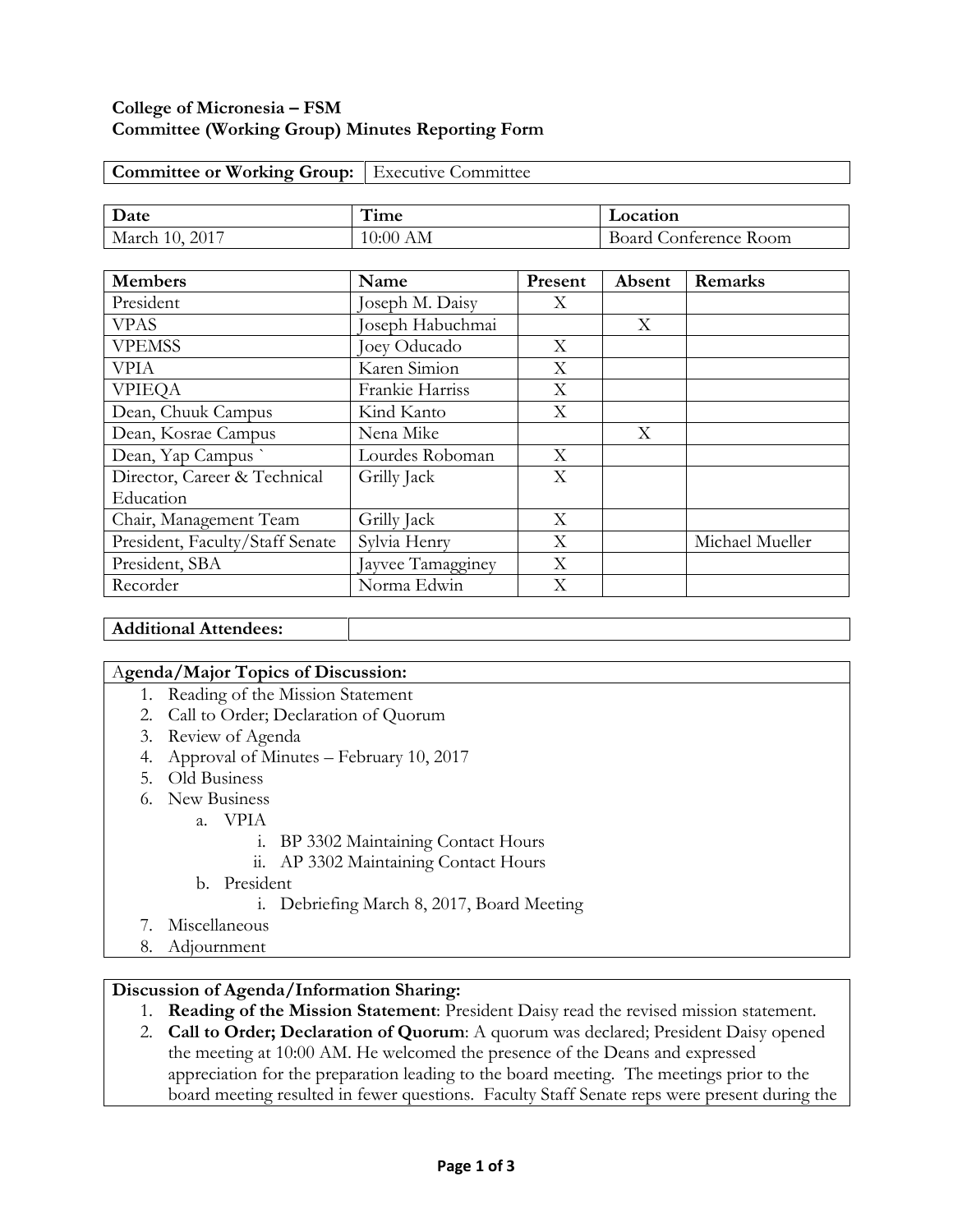whole meeting. In the future he would also like SBA presence.

- 3. **Review of Agenda**: The agenda included review of agenda, approval of minutes, introduction to BP and AP 3302, and debriefing of the recent board meeting.
- 4. **Approval of Minutes – February 10, 2017**: Director Jack moved and VP Oducado seconded to adopt the minutes. The motion passed unanimously.
- 5. **Old Business –** none.
- 6. **New Business**
	- a. **VPIA**
		- i. **BP 3302 Maintaining Contact Hours**: VP Simion presented the proposed revision to the policy on maintaining contact hours which separates procedures from the policy. Meeting contact hours is an accreditation standard. Inquiry made regarding "substituting another pedagogically appropriate alternative." VPIA thought it had been dropped and will clarify that with Dean Dison. Suggestion made to change "additional" to "make up" or "rescheduling missed class."
		- ii. **AP 3302 Maintaining Contact Hours:** More details are added to the procedures from the old policy. Language in the procedure should align with the suggested change in the policy. Comments on the procedures should be sent to VPIA.
		- **b. President**
			- i. **Debriefing of March 8, 2017, Board Meeting**: President Daisy asked for comments and general observations on the meeting. The consensus was the meeting went well; less time spent clarifying things made the meeting more efficient and faster. With a longer agenda, meetings could go longer. The board also liked the format of the VP reports. VP Simion appreciated the opportunity to highlight a program and inquired if the campuses could also do a presentation during meetings in their states. Board is interested in connecting with other campuses and their communities. The importance of interconnectivity in support of instruction was made. While SBA submitted a good report, it reported only on the national SBA; need to re-organize to include state campus representation. The college constantly strives to improve the experience for board meeting. Meeting venue should not displace others and a long table is not conducive to discussion. The board is supportive and pleased with the direction of the college and has confidence in the leadership of the VPs.

# 7. **Miscellaneous**

- a. **Policy Changes:** President Daisy provided notice that policy changes in performance evaluation and compensation are in progress. The policies will be vetted through appropriate committees before presentation to the board in May. Regarding the questions raised earlier during the Faculty Staff Senate meeting, president has spoken with the Director of HR. The HR Manual is still in draft form. These areas need to be addressed before the report is submitted to ACCJC. FSS Vice President Mueller inquired about the procedure. EC endorses policies to the board for approval. Procedures addressed in another meeting. To speed up the process, simultaneous review of policies should be done by appropriate committees to determine areas of agreement and areas of differences, then work from there.
- 8. **Adjournment**: Director Jack moved and Dean Kanto moved that the meeting be adjourned. The meeting adjourned at 10:28 AM.